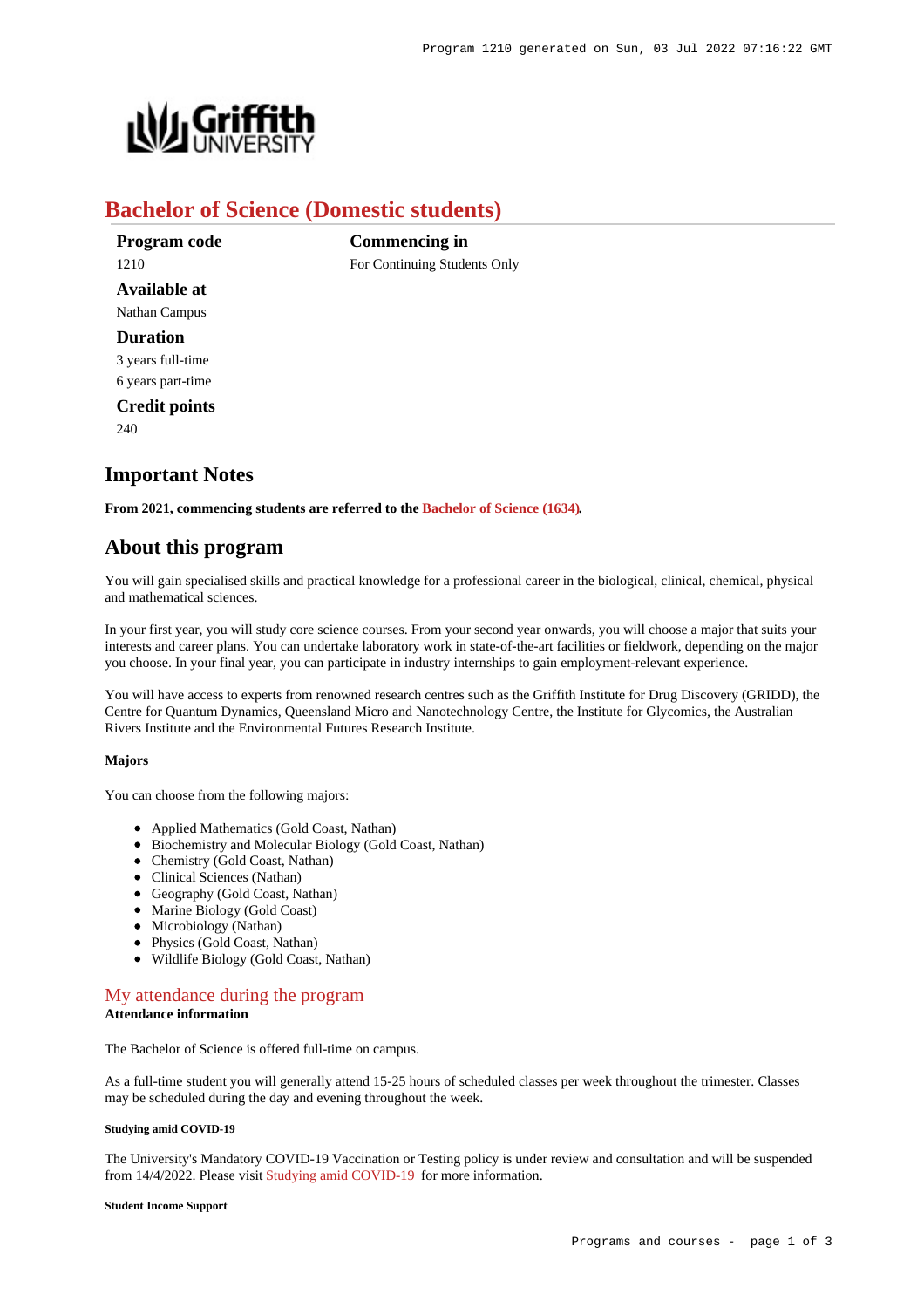To be classed as a full-time student, you are required to enrol in a minimum number of credit points each standard study period. The minimum credit points for full-time enrolment in this program is 30 credit points.

Trimester 1 and Trimester 2 are deemed standard study periods. As Trimester 3 is a non-standard study period, continuing students moving from one year to the next will not be required to study during this trimester to be eligible for student income support.

Domestic students who commence in Trimester 3 may be eligible for student income support from the onset of study provided they are enrolled full-time in this study period.

Please refer to the [Australian Government website](https://www.humanservices.gov.au/customer/dhs/centrelink) for more details.

Students may take a reduced study load. You will be classed as a part-time student if you enrol in less than 30 credit points per trimester. This may affect entitlement to Centrelink benefits. International students must maintain a full-time study load

#### **Work-integrated learning**

Work-integrated learning activities integrate theoretical learning with its application in the workplace. The inclusion of workintegrated learning activities in this degree program demonstrates Griffith's commitment to preparing its graduates for success in their working life.

This program has incorporated workplace-authentic practical activities, undertaken in the field or laboratory, or actual workintegrated learning as an integral component of the capstone course. Providing opportunity for students to complete their studies in an industry placement, as part of a formal Research Centre or as a working member of a research group.

## [My career opportunities](https://www148.griffith.edu.au/programs-courses/Program/1210/Overview/Domestic#opportunities)

### **My career opportunities**

Depending on your major, you will be prepared for work in environment-related jobs, for example as an environment consultant, environmental scientist or mine environment officer; in biological, chemical and clinical sciences as a microbiologist, pharmaceutical scientist, biochemist, chemist or biotechnologist; in physics and maths as a mathematician or physicist; or, with further study, in a broader role, for example as a patents officer or science teacher.

You may also choose to undertake a fourth-year research honours degree that can lead to a PhD and a career in research.

## [Program accreditation](https://www148.griffith.edu.au/programs-courses/Program/1210/Overview/Domestic#accreditation)

## **Program accreditation**

Accreditation will vary depending upon your choice of major:

- Chemistry is accredited by the [Royal Australian Chemical Institute](https://www.raci.org.au/).
- Physics is accredited by the [Australian Institute of Physics](http://www.aip.org.au/info/).

## [Professional recognition](https://www148.griffith.edu.au/programs-courses/Program/1210/Overview/Domestic#recognition)

## **Professional recognition**

As a graduate of the Bachelor of Science, you will (depending upon your major) be eligible for membership of the following professional bodies:

- [Ausbiotech Limited](http://www.ausbiotech.org/)
- [Australian Mathematical Society](http://www.austms.org.au/)
- [Australian and New Zealand Society for Cell and Development Biology](http://www.anzscdb.org/)
- [Australian Institute of Food Science and Technology](http://www.aifst.asn.au/)
- [Australian Society for Biochemistry and Molecular Biology](https://www.asbmb.org.au/)
- [Australian Society for Medical Research](http://www.asmr.org.au/)
- [Australian Society of Plant Scientists](http://www.asps.org.au/)
- [Royal Australian Chemical Institute](https://www.raci.org.au/)
- [Australian Institute of Physics](http://www.aip.org.au/info/)

## [What are the fees?](https://www148.griffith.edu.au/programs-courses/Program/1210/Overview/Domestic#fees)

## **Commonwealth supported students**

- The fee is indicative of an annual full-time load (80 credit points) in a program categorized to one of the Australian Government's broad discipline areas (student contribution bands). A student's actual annual fee may vary in accordance with his or her choice of majors and electives. The Australian Government sets [student contribution](http://studyassist.gov.au/sites/studyassist/helppayingmyfees/csps/pages/student-contribution-amounts) [amounts](http://studyassist.gov.au/sites/studyassist/helppayingmyfees/csps/pages/student-contribution-amounts) on an annual basis.
- Find out more...

#### **Fee-paying undergraduate (domestic) students**